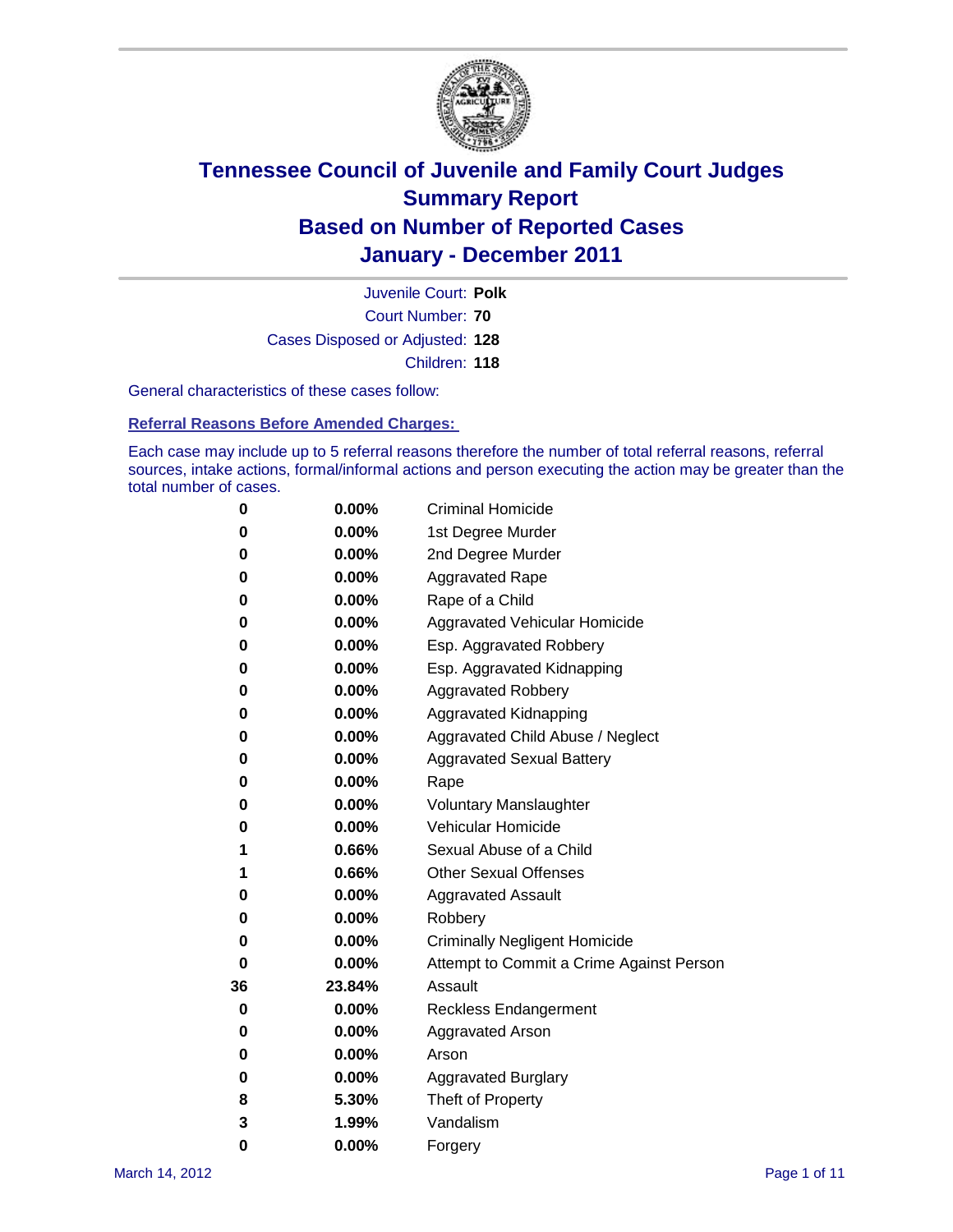

Court Number: **70** Juvenile Court: **Polk** Cases Disposed or Adjusted: **128** Children: **118**

#### **Referral Reasons Before Amended Charges:**

Each case may include up to 5 referral reasons therefore the number of total referral reasons, referral sources, intake actions, formal/informal actions and person executing the action may be greater than the total number of cases.

| 0  | 0.00%    | <b>Worthless Checks</b>                                     |
|----|----------|-------------------------------------------------------------|
| 0  | 0.00%    | Illegal Possession / Fraudulent Use of Credit / Debit Cards |
| 1  | 0.66%    | <b>Burglary</b>                                             |
| 0  | 0.00%    | Unauthorized Use of a Vehicle                               |
| 0  | 0.00%    | <b>Cruelty to Animals</b>                                   |
| 0  | 0.00%    | Sale of Controlled Substances                               |
| 13 | 8.61%    | <b>Other Drug Offenses</b>                                  |
| 0  | 0.00%    | <b>Possession of Controlled Substances</b>                  |
| 0  | 0.00%    | <b>Criminal Attempt</b>                                     |
| 0  | 0.00%    | Carrying Weapons on School Property                         |
| 0  | 0.00%    | Unlawful Carrying / Possession of a Weapon                  |
| 0  | 0.00%    | <b>Evading Arrest</b>                                       |
| 0  | 0.00%    | Escape                                                      |
| 0  | 0.00%    | Driving Under Influence (DUI)                               |
| 7  | 4.64%    | Possession / Consumption of Alcohol                         |
| 0  | 0.00%    | Resisting Stop, Frisk, Halt, Arrest or Search               |
| 0  | 0.00%    | <b>Aggravated Criminal Trespass</b>                         |
| 1  | 0.66%    | Harassment                                                  |
| 0  | 0.00%    | Failure to Appear                                           |
| 0  | 0.00%    | Filing a False Police Report                                |
| 0  | 0.00%    | Criminal Impersonation                                      |
| 3  | 1.99%    | <b>Disorderly Conduct</b>                                   |
| 0  | 0.00%    | <b>Criminal Trespass</b>                                    |
| 0  | 0.00%    | <b>Public Intoxication</b>                                  |
| 0  | 0.00%    | Gambling                                                    |
| 0  | 0.00%    | <b>Traffic</b>                                              |
| 0  | 0.00%    | <b>Local Ordinances</b>                                     |
| 0  | 0.00%    | Violation of Wildlife Regulations                           |
| 0  | $0.00\%$ | Contempt of Court                                           |
| 3  | 1.99%    | Violation of Probation                                      |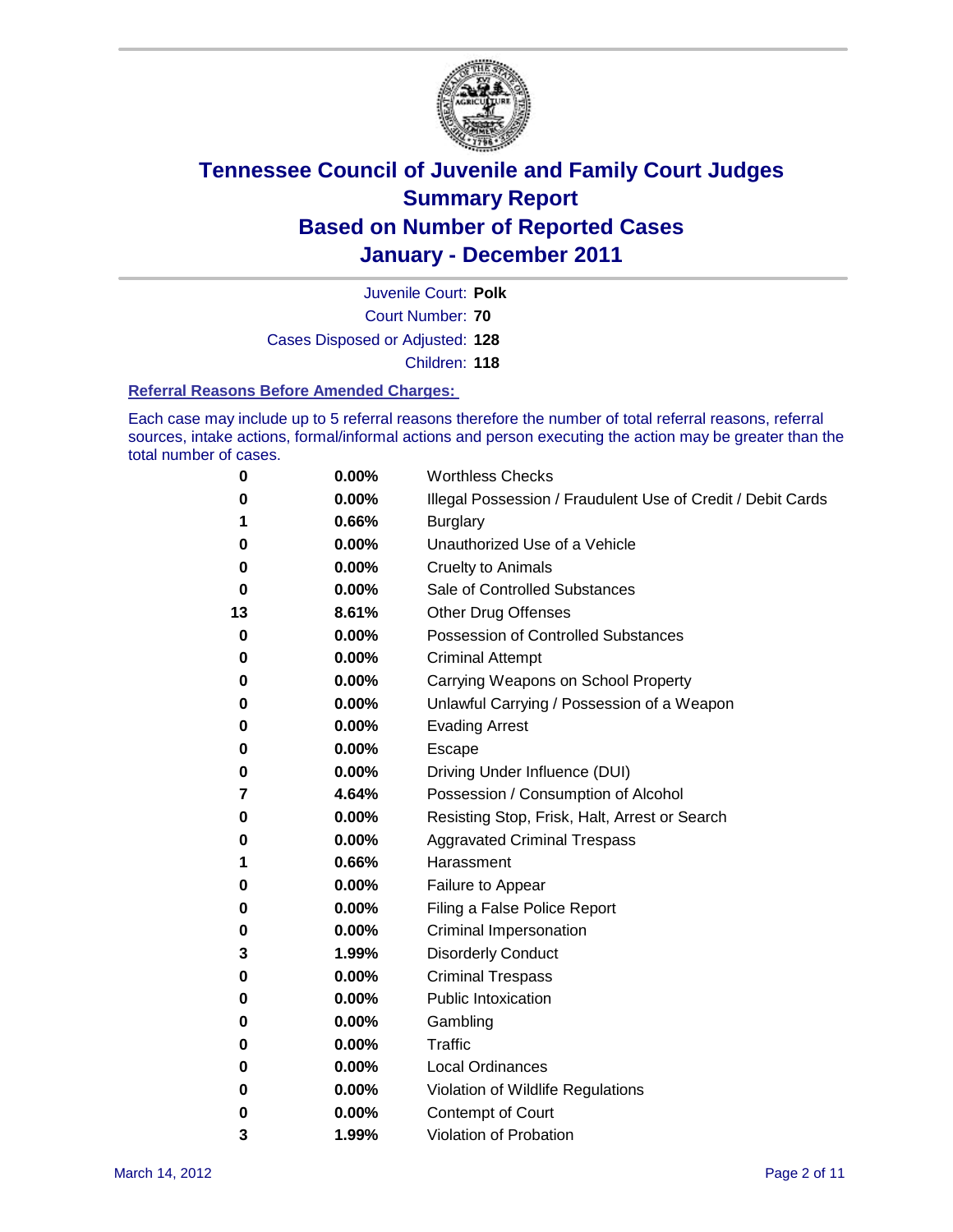

Court Number: **70** Juvenile Court: **Polk** Cases Disposed or Adjusted: **128** Children: **118**

#### **Referral Reasons Before Amended Charges:**

Each case may include up to 5 referral reasons therefore the number of total referral reasons, referral sources, intake actions, formal/informal actions and person executing the action may be greater than the total number of cases.

| 151          | 100.00% | <b>Total Referrals</b>                 |
|--------------|---------|----------------------------------------|
| $\bf{0}$     | 0.00%   | Other                                  |
| 0            | 0.00%   | <b>Consent to Marry</b>                |
| 0            | 0.00%   | <b>Request for Medical Treatment</b>   |
| 0            | 0.00%   | <b>Child Support</b>                   |
| 0            | 0.00%   | Paternity / Legitimation               |
| 0            | 0.00%   | Visitation                             |
| 0            | 0.00%   | Custody                                |
| 0            | 0.00%   | <b>Foster Care Review</b>              |
| 0            | 0.00%   | <b>Administrative Review</b>           |
| 5            | 3.31%   | <b>Judicial Review</b>                 |
| 0            | 0.00%   | Violation of Informal Adjustment       |
| 0            | 0.00%   | <b>Violation of Pretrial Diversion</b> |
| 0            | 0.00%   | Termination of Parental Rights         |
| 0            | 0.00%   | Dependency / Neglect                   |
| 0            | 0.00%   | <b>Physically Abused Child</b>         |
| 0            | 0.00%   | <b>Sexually Abused Child</b>           |
| 0            | 0.00%   | Violation of Curfew                    |
| $\bf{0}$     | 0.00%   | Violation of a Valid Court Order       |
| 7            | 4.64%   | Possession of Tobacco Products         |
| 0            | 0.00%   | Out-of-State Runaway                   |
| $\mathbf{2}$ | 1.32%   | In-State Runaway                       |
| 47           | 31.13%  | <b>Unruly Behavior</b><br>Truancy      |
| 13           | 8.61%   |                                        |
| 0            | 0.00%   | Violation of Aftercare                 |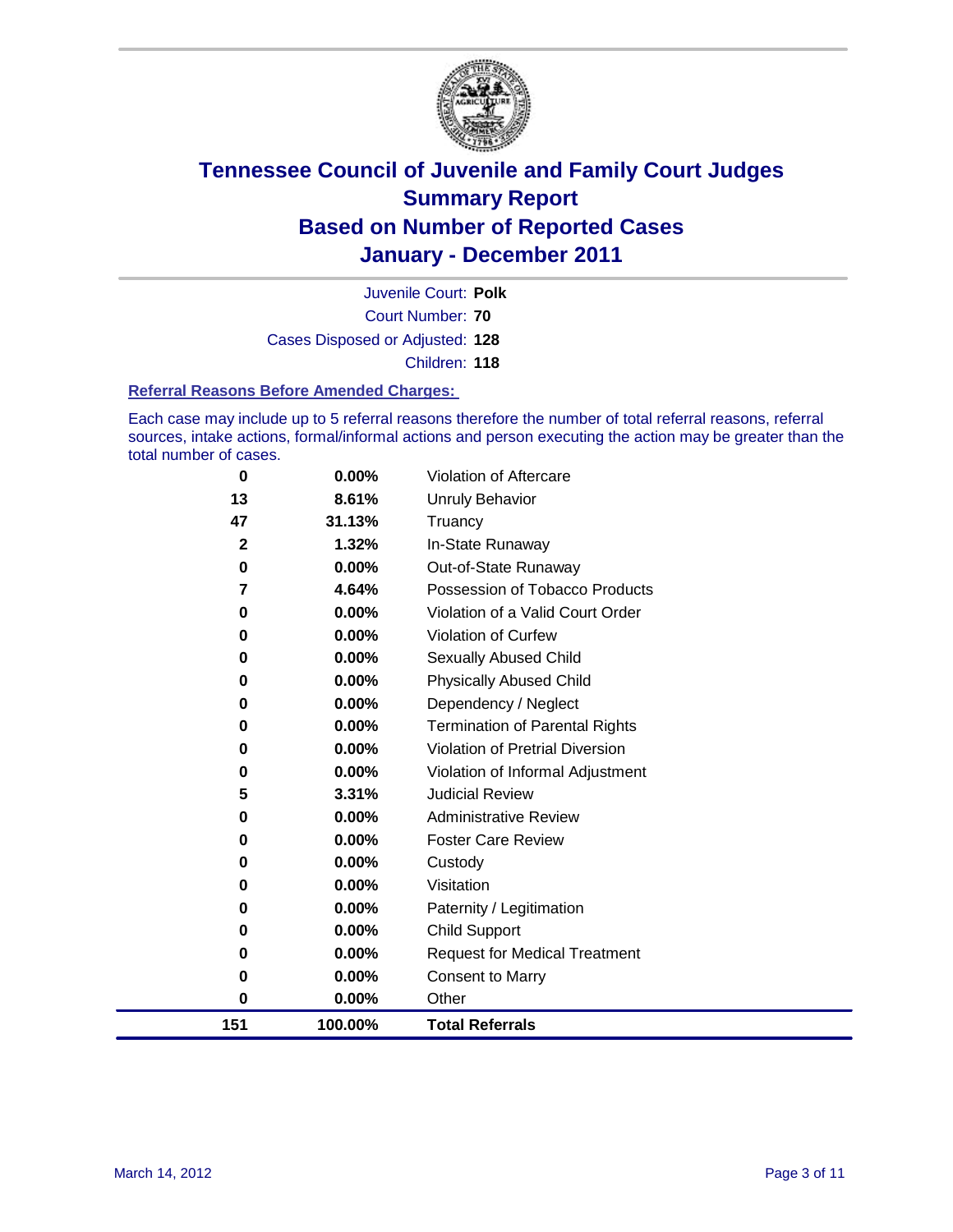

| Juvenile Court: Polk       |                                 |                                   |  |  |  |
|----------------------------|---------------------------------|-----------------------------------|--|--|--|
| Court Number: 70           |                                 |                                   |  |  |  |
|                            | Cases Disposed or Adjusted: 128 |                                   |  |  |  |
|                            |                                 | Children: 118                     |  |  |  |
| <b>Referral Sources: 1</b> |                                 |                                   |  |  |  |
| 69                         | 45.70%                          | Law Enforcement                   |  |  |  |
| 7                          | 4.64%                           | Parents                           |  |  |  |
| 0                          | $0.00\%$                        | Relatives                         |  |  |  |
| 0                          | $0.00\%$                        | Self                              |  |  |  |
| 66                         | 43.71%                          | School                            |  |  |  |
| 0                          | $0.00\%$                        | <b>CSA</b>                        |  |  |  |
| 1                          | 0.66%                           | <b>DCS</b>                        |  |  |  |
| 0                          | $0.00\%$                        | <b>Other State Department</b>     |  |  |  |
| 0                          | $0.00\%$                        | <b>District Attorney's Office</b> |  |  |  |
| 7                          | 4.64%                           | <b>Court Staff</b>                |  |  |  |
| 0                          | $0.00\%$                        | Social Agency                     |  |  |  |
| 0                          | $0.00\%$                        | <b>Other Court</b>                |  |  |  |
| 1                          | 0.66%                           | Victim                            |  |  |  |
| 0                          | $0.00\%$                        | Child & Parent                    |  |  |  |
| 0                          | $0.00\%$                        | Hospital                          |  |  |  |

 **0.00%** Unknown **0.00%** Other **100.00% Total Referral Sources**

### **Age of Child at Referral: 2**

| 118 | 100.00%  | <b>Total Child Count</b> |  |
|-----|----------|--------------------------|--|
| 0   | $0.00\%$ | Unknown                  |  |
| 0   | 0.00%    | Ages 19 and Over         |  |
| 18  | 15.25%   | Ages 17 through 18       |  |
| 49  | 41.53%   | Ages 15 through 16       |  |
| 24  | 20.34%   | Ages 13 through 14       |  |
| 15  | 12.71%   | Ages 11 through 12       |  |
| 12  | 10.17%   | Ages 10 and Under        |  |
|     |          |                          |  |

<sup>1</sup> If different than number of Referral Reasons (151), verify accuracy of your court's data.

<sup>2</sup> One child could be counted in multiple categories, verify accuracy of your court's data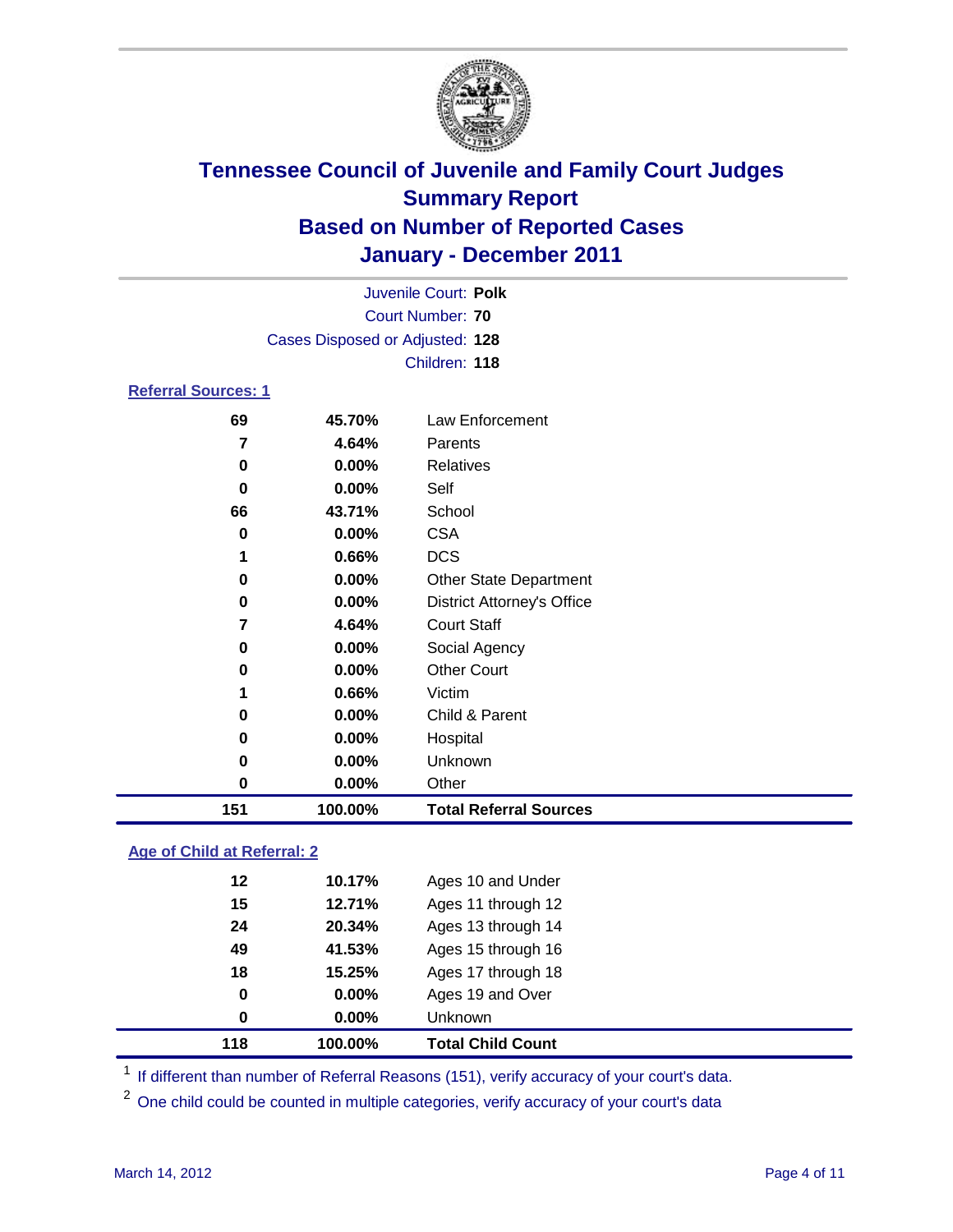

| Juvenile Court: Polk                    |                                 |                          |  |  |
|-----------------------------------------|---------------------------------|--------------------------|--|--|
| <b>Court Number: 70</b>                 |                                 |                          |  |  |
|                                         | Cases Disposed or Adjusted: 128 |                          |  |  |
|                                         |                                 | Children: 118            |  |  |
| Sex of Child: 1                         |                                 |                          |  |  |
| 69                                      | 58.47%                          | Male                     |  |  |
| 49                                      | 41.53%                          | Female                   |  |  |
| $\mathbf 0$                             | 0.00%                           | Unknown                  |  |  |
| 118                                     | 100.00%                         | <b>Total Child Count</b> |  |  |
| Race of Child: 1                        |                                 |                          |  |  |
| 118                                     | 100.00%                         | White                    |  |  |
| $\mathbf 0$                             | 0.00%                           | African American         |  |  |
| $\mathbf 0$                             | 0.00%                           | Native American          |  |  |
| 0                                       | 0.00%                           | Asian                    |  |  |
| 0                                       | 0.00%                           | Mixed                    |  |  |
| 0                                       | 0.00%                           | Unknown                  |  |  |
| 118                                     | 100.00%                         | <b>Total Child Count</b> |  |  |
| <b>Hispanic Origin: 1</b>               |                                 |                          |  |  |
| 1                                       | 0.85%                           | Yes                      |  |  |
| 117                                     | 99.15%                          | No                       |  |  |
| $\mathbf 0$                             | 0.00%                           | Unknown                  |  |  |
| 118                                     | 100.00%                         | <b>Total Child Count</b> |  |  |
| <b>School Enrollment of Children: 1</b> |                                 |                          |  |  |
| 117                                     | 99.15%                          | Yes                      |  |  |
| 1                                       | 0.85%                           | No                       |  |  |
| $\mathbf 0$                             | 0.00%                           | Unknown                  |  |  |
| 118                                     | 100.00%                         | <b>Total Child Count</b> |  |  |

One child could be counted in multiple categories, verify accuracy of your court's data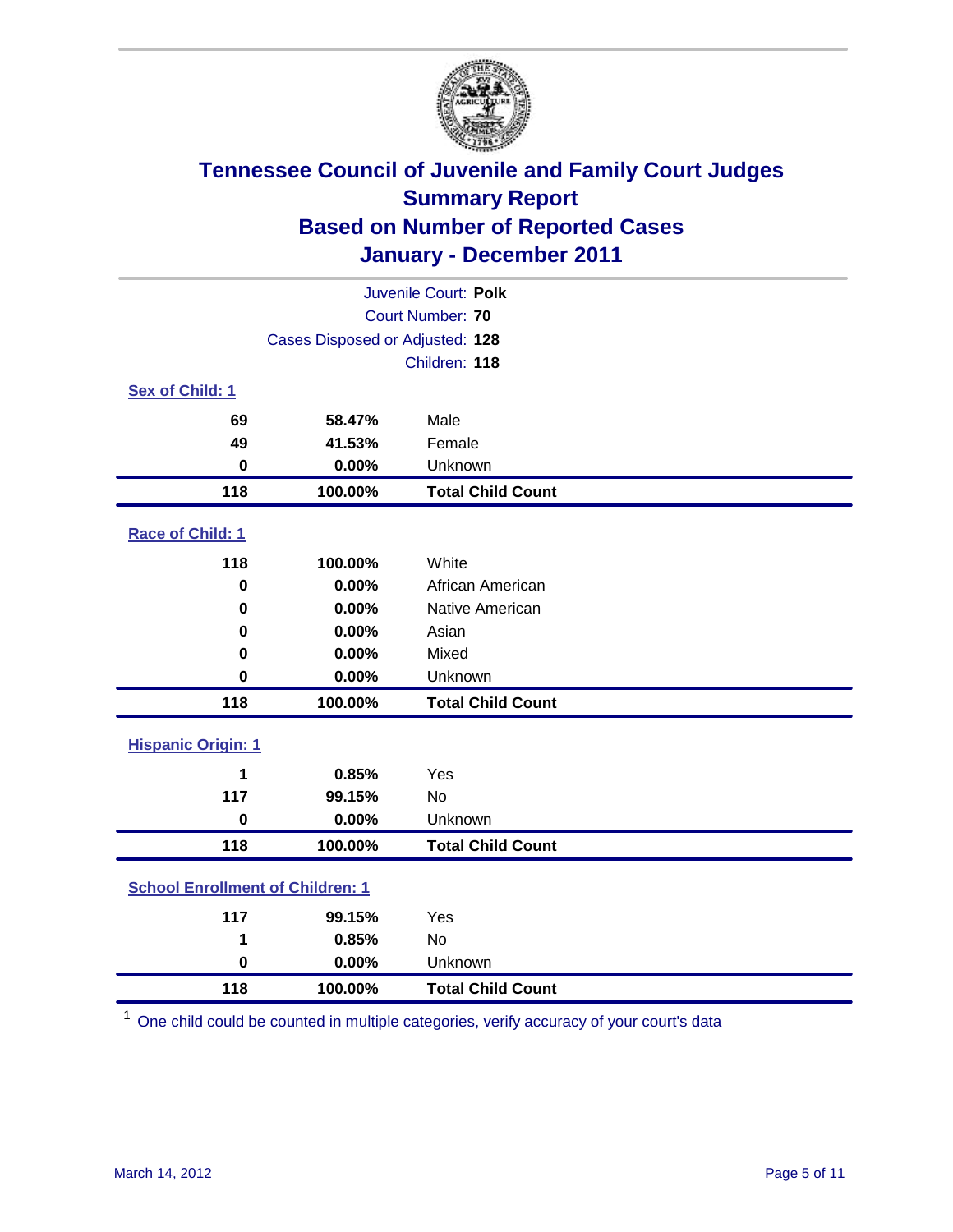

Court Number: **70** Juvenile Court: **Polk** Cases Disposed or Adjusted: **128** Children: **118**

### **Living Arrangement of Child at Time of Referral: 1**

| 118          | 100.00%  | <b>Total Child Count</b>     |
|--------------|----------|------------------------------|
| 0            | 0.00%    | Other                        |
| 0            | $0.00\%$ | Unknown                      |
| 0            | $0.00\%$ | Independent                  |
| 0            | $0.00\%$ | In an Institution            |
| 0            | $0.00\%$ | In a Residential Center      |
| 1            | 0.85%    | In a Group Home              |
| $\mathbf{2}$ | 1.69%    | With Foster Family           |
| $\mathbf{2}$ | 1.69%    | With Adoptive Parents        |
| 7            | 5.93%    | <b>With Relatives</b>        |
| 6            | 5.08%    | With Father                  |
| 48           | 40.68%   | With Mother                  |
| 18           | 15.25%   | With Mother and Stepfather   |
| 2            | $1.69\%$ | With Father and Stepmother   |
| 32           | 27.12%   | With Both Biological Parents |
|              |          |                              |

#### **Type of Detention: 2**

| 128 | 100.00%  | <b>Total Detention Count</b> |  |
|-----|----------|------------------------------|--|
| 0   | 0.00%    | Other                        |  |
| 127 | 99.22%   | Does Not Apply               |  |
| 0   | $0.00\%$ | <b>Unknown</b>               |  |
| 0   | $0.00\%$ | Psychiatric Hospital         |  |
| 1   | 0.78%    | Jail - No Separation         |  |
| 0   | $0.00\%$ | Jail - Partial Separation    |  |
| 0   | 0.00%    | Jail - Complete Separation   |  |
| 0   | 0.00%    | Juvenile Detention Facility  |  |
| 0   | $0.00\%$ | Non-Secure Placement         |  |
|     |          |                              |  |

<sup>1</sup> One child could be counted in multiple categories, verify accuracy of your court's data

<sup>2</sup> If different than number of Cases (128) verify accuracy of your court's data.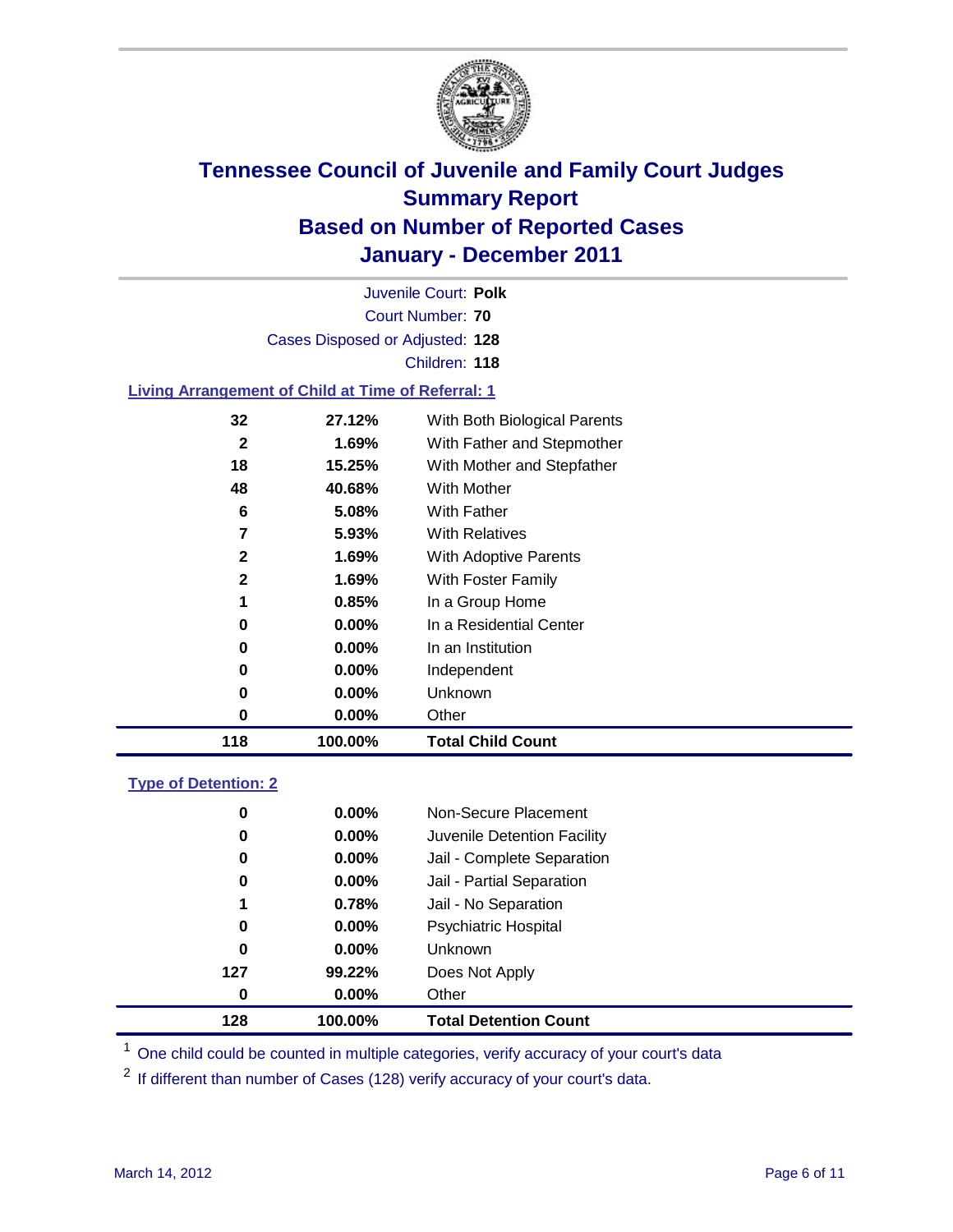

|                                                    | Juvenile Court: Polk            |                                      |  |  |  |
|----------------------------------------------------|---------------------------------|--------------------------------------|--|--|--|
|                                                    | Court Number: 70                |                                      |  |  |  |
|                                                    | Cases Disposed or Adjusted: 128 |                                      |  |  |  |
|                                                    |                                 | Children: 118                        |  |  |  |
| <b>Placement After Secure Detention Hearing: 1</b> |                                 |                                      |  |  |  |
| 0                                                  | 0.00%                           | Returned to Prior Living Arrangement |  |  |  |
| 1                                                  | 0.78%                           | Juvenile Detention Facility          |  |  |  |
| 0                                                  | 0.00%                           | Jail                                 |  |  |  |
| 0                                                  | 0.00%                           | Shelter / Group Home                 |  |  |  |
| 0                                                  | 0.00%                           | <b>Foster Family Home</b>            |  |  |  |
| 0                                                  | 0.00%                           | Psychiatric Hospital                 |  |  |  |
| 0                                                  | 0.00%                           | Unknown                              |  |  |  |
| 127                                                | 99.22%                          | Does Not Apply                       |  |  |  |
| 0                                                  | $0.00\%$                        | Other                                |  |  |  |
| 128                                                | 100.00%                         | <b>Total Placement Count</b>         |  |  |  |
|                                                    |                                 |                                      |  |  |  |
| <b>Intake Actions: 2</b>                           |                                 |                                      |  |  |  |
| 84                                                 | 55.63%                          | <b>Petition Filed</b>                |  |  |  |
| $\bf{0}$                                           | 0.00%                           | <b>Motion Filed</b>                  |  |  |  |
| 62                                                 | 41.06%                          | <b>Citation Processed</b>            |  |  |  |
| $\bf{0}$                                           | 0.00%                           | Notification of Paternity Processed  |  |  |  |
| 5                                                  | 3.31%                           | Scheduling of Judicial Review        |  |  |  |
| 0                                                  | 0.00%                           | Scheduling of Administrative Review  |  |  |  |
| 0                                                  | 0.00%                           | Scheduling of Foster Care Review     |  |  |  |
| $\bf{0}$                                           | 0.00%                           | Unknown                              |  |  |  |
| 0                                                  | 0.00%                           | Does Not Apply                       |  |  |  |
| 0                                                  | 0.00%                           | Other                                |  |  |  |
| 151                                                | 100.00%                         | <b>Total Intake Count</b>            |  |  |  |

<sup>1</sup> If different than number of Cases (128) verify accuracy of your court's data.

<sup>2</sup> If different than number of Referral Reasons (151), verify accuracy of your court's data.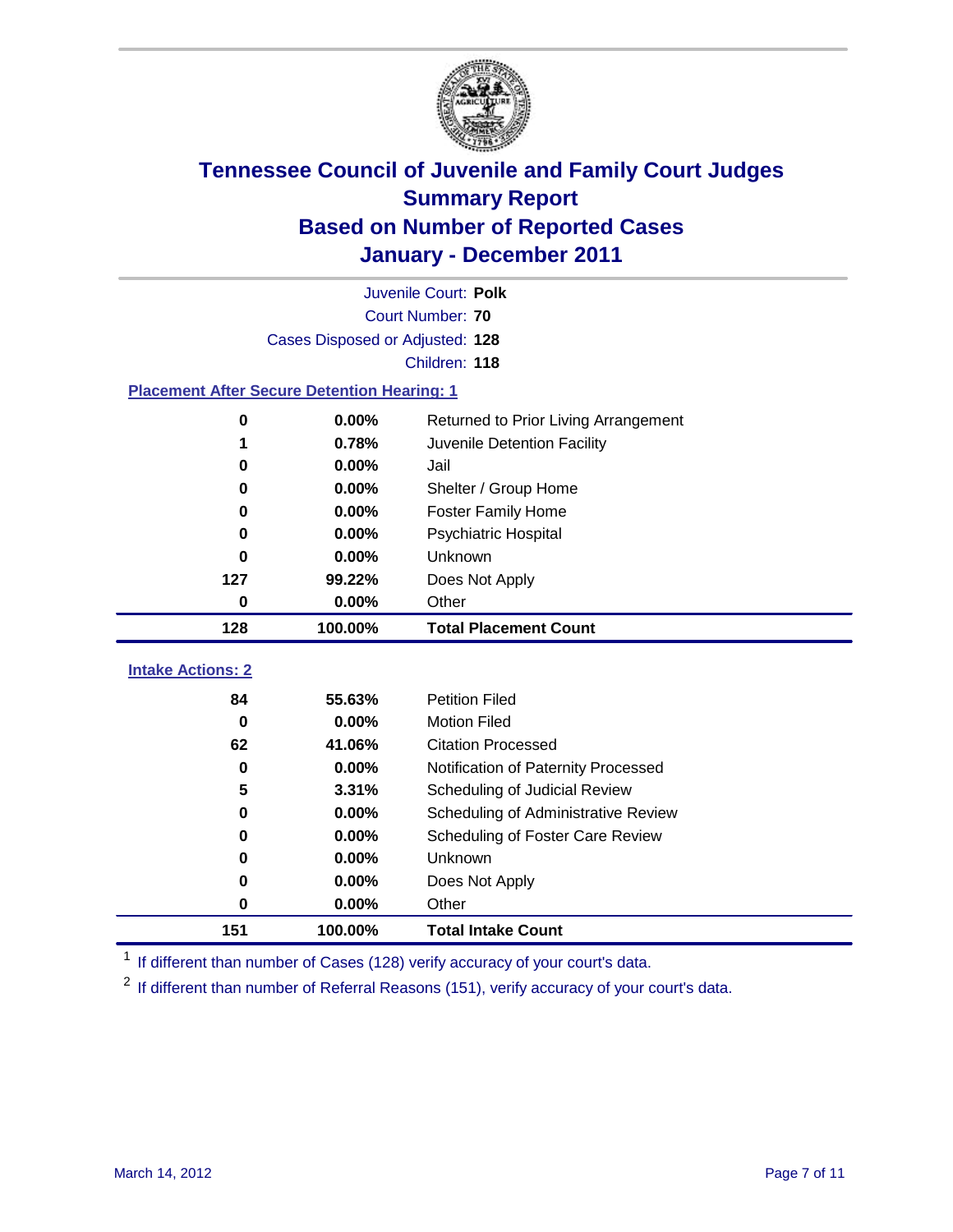

Court Number: **70** Juvenile Court: **Polk** Cases Disposed or Adjusted: **128** Children: **118**

### **Last Grade Completed by Child: 1**

| 118          | 100.00% | <b>Total Child Count</b>     |
|--------------|---------|------------------------------|
| $\bf{0}$     | 0.00%   | Other                        |
| 0            | 0.00%   | Unknown                      |
| 0            | 0.00%   | <b>Never Attended School</b> |
| 0            | 0.00%   | Graduated                    |
| 0            | 0.00%   | <b>GED</b>                   |
| 0            | 0.00%   | Non-Graded Special Ed        |
| 1            | 0.85%   | 12th Grade                   |
| 13           | 11.02%  | 11th Grade                   |
| 14           | 11.86%  | 10th Grade                   |
| 26           | 22.03%  | 9th Grade                    |
| 15           | 12.71%  | 8th Grade                    |
| 15           | 12.71%  | 7th Grade                    |
| 11           | 9.32%   | 6th Grade                    |
| 11           | 9.32%   | 5th Grade                    |
| 1            | 0.85%   | 4th Grade                    |
| 0            | 0.00%   | 3rd Grade                    |
| 0            | 0.00%   | 2nd Grade                    |
| 6            | 5.08%   | 1st Grade                    |
| $\mathbf{2}$ | 1.69%   | Kindergarten                 |
| 3            | 2.54%   | Preschool                    |
| $\bf{0}$     | 0.00%   | Too Young for School         |

### **Enrolled in Special Education: 1**

| 118 | 100.00%  | <b>Total Child Count</b> |
|-----|----------|--------------------------|
| 0   | $0.00\%$ | <b>Unknown</b>           |
| 117 | 99.15%   | No                       |
|     | 0.85%    | Yes                      |
|     |          |                          |

One child could be counted in multiple categories, verify accuracy of your court's data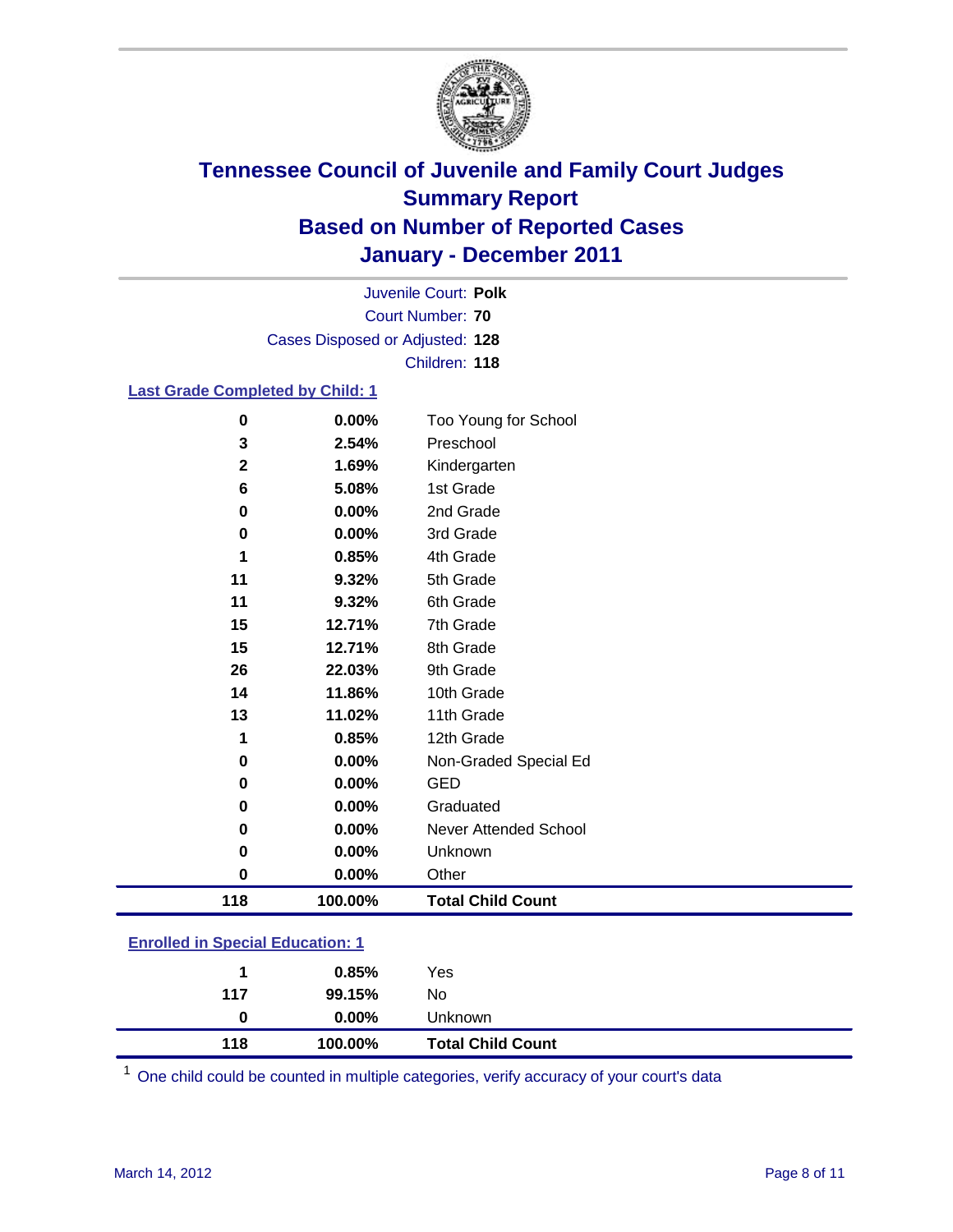

|                              | Juvenile Court: Polk            |                           |  |  |  |
|------------------------------|---------------------------------|---------------------------|--|--|--|
|                              | Court Number: 70                |                           |  |  |  |
|                              | Cases Disposed or Adjusted: 128 |                           |  |  |  |
|                              |                                 | Children: 118             |  |  |  |
| <b>Action Executed By: 1</b> |                                 |                           |  |  |  |
| 151                          | 100.00%                         | Judge                     |  |  |  |
| $\bf{0}$                     | $0.00\%$                        | Magistrate                |  |  |  |
| $\bf{0}$                     | 0.00%                           | <b>YSO</b>                |  |  |  |
| 0                            | 0.00%                           | Other                     |  |  |  |
| 0                            | 0.00%                           | Unknown                   |  |  |  |
| 151                          | 100.00%                         | <b>Total Action Count</b> |  |  |  |

### **Formal / Informal Actions: 1**

| 16  | 10.60%   | Dismissed                                        |
|-----|----------|--------------------------------------------------|
| 0   | $0.00\%$ | Retired / Nolle Prosequi                         |
| 71  | 47.02%   | <b>Complaint Substantiated Delinquent</b>        |
| 61  | 40.40%   | <b>Complaint Substantiated Status Offender</b>   |
| 0   | $0.00\%$ | <b>Complaint Substantiated Dependent/Neglect</b> |
| 0   | $0.00\%$ | <b>Complaint Substantiated Abused</b>            |
| 0   | $0.00\%$ | <b>Complaint Substantiated Mentally III</b>      |
| 0   | $0.00\%$ | Informal Adjustment                              |
| 0   | $0.00\%$ | <b>Pretrial Diversion</b>                        |
| 0   | $0.00\%$ | <b>Transfer to Adult Court Hearing</b>           |
| 0   | $0.00\%$ | Charges Cleared by Transfer to Adult Court       |
| 0   | $0.00\%$ | Special Proceeding                               |
| 2   | 1.32%    | <b>Review Concluded</b>                          |
| 1   | 0.66%    | Case Held Open                                   |
| 0   | $0.00\%$ | Other                                            |
| 0   | $0.00\%$ | Unknown                                          |
| 151 | 100.00%  | <b>Total Action Count</b>                        |

<sup>1</sup> If different than number of Referral Reasons (151), verify accuracy of your court's data.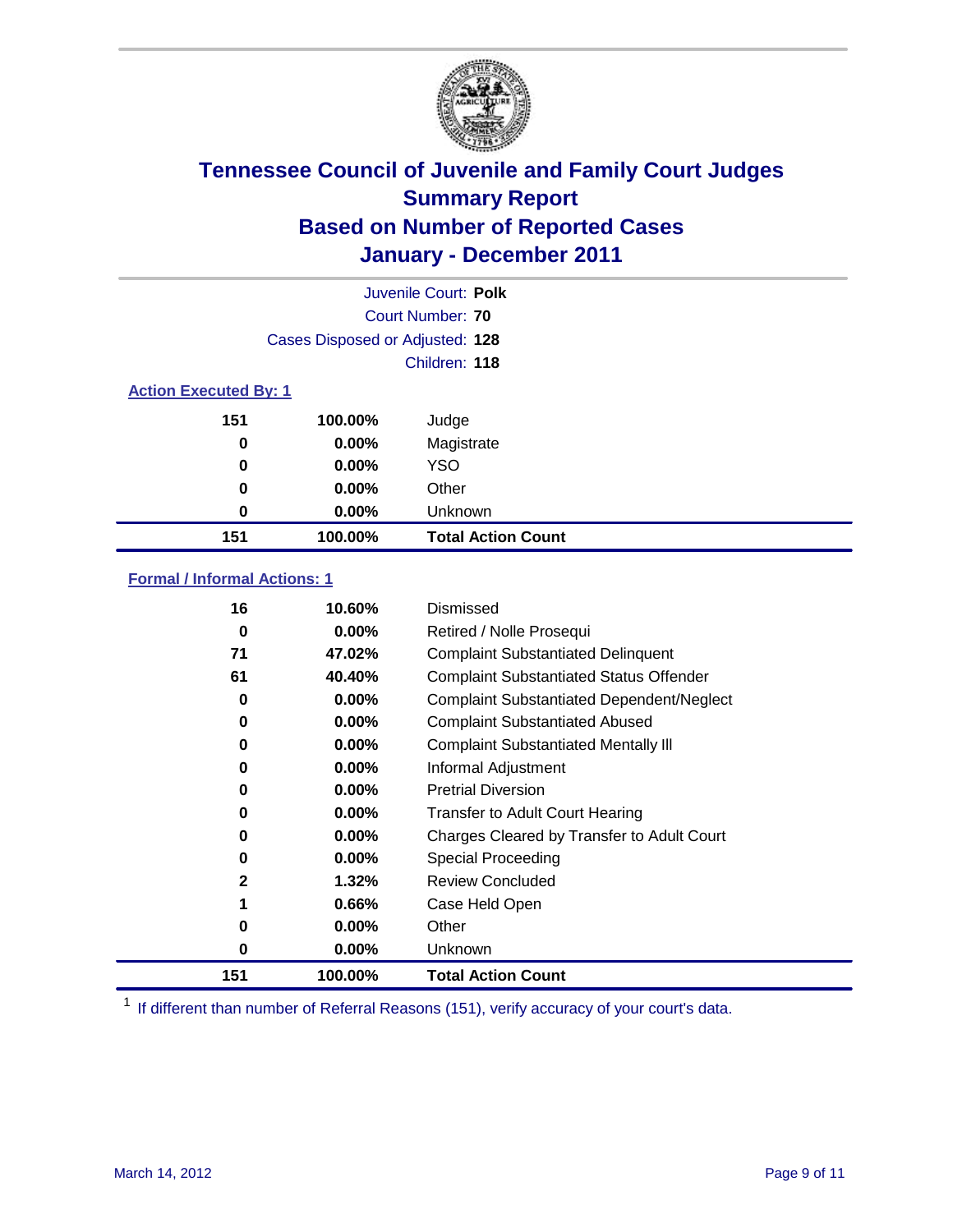

|                       |                                 | Juvenile Court: Polk                                  |
|-----------------------|---------------------------------|-------------------------------------------------------|
|                       |                                 | <b>Court Number: 70</b>                               |
|                       | Cases Disposed or Adjusted: 128 |                                                       |
|                       |                                 | Children: 118                                         |
| <b>Case Outcomes:</b> |                                 | There can be multiple outcomes for one child or case. |
| 8                     | 1.52%                           | <b>Case Dismissed</b>                                 |
| 0                     | 0.00%                           | Case Retired or Nolle Prosequi                        |
| 0                     | 0.00%                           | Warned / Counseled                                    |
| 50                    | 9.47%                           | Held Open For Review                                  |
| 96                    | 18.18%                          | Supervision / Probation to Juvenile Court             |
| 0                     | 0.00%                           | <b>Probation to Parents</b>                           |
| 0                     | 0.00%                           | Referral to Another Entity for Supervision / Service  |
| 4                     | 0.76%                           | Referred for Mental Health Counseling                 |
| 3                     | 0.57%                           | Referred for Alcohol and Drug Counseling              |
| 0                     | 0.00%                           | <b>Referred to Alternative School</b>                 |
| 1                     | 0.19%                           | Referred to Private Child Agency                      |
| 0                     | 0.00%                           | Referred to Defensive Driving School                  |
| 0                     | 0.00%                           | Referred to Alcohol Safety School                     |
| 91                    | 17.23%                          | Referred to Juvenile Court Education-Based Program    |
| $\mathbf{2}$          | 0.38%                           | Driver's License Held Informally                      |
| 0                     | 0.00%                           | <b>Voluntary Placement with DMHMR</b>                 |
| 0                     | 0.00%                           | <b>Private Mental Health Placement</b>                |
| 0                     | 0.00%                           | <b>Private MR Placement</b>                           |
| 0                     | 0.00%                           | Placement with City/County Agency/Facility            |
| 0                     | 0.00%                           | Placement with Relative / Other Individual            |
| 61                    | 11.55%                          | Fine                                                  |
| 1                     | 0.19%                           | <b>Public Service</b>                                 |
| 4                     | 0.76%                           | Restitution                                           |
| 0                     | 0.00%                           | Runaway Returned                                      |
| 7                     | 1.33%                           | No Contact Order                                      |
| 0                     | $0.00\%$                        | Injunction Other than No Contact Order                |
| 0                     | 0.00%                           | <b>House Arrest</b>                                   |
| 3                     | 0.57%                           | <b>Court Defined Curfew</b>                           |
| 0                     | 0.00%                           | Dismissed from Informal Adjustment                    |
| 0                     | 0.00%                           | <b>Dismissed from Pretrial Diversion</b>              |
| 0                     | 0.00%                           | <b>Released from Probation</b>                        |
| 0                     | 0.00%                           | <b>Transferred to Adult Court</b>                     |
| 0                     | 0.00%                           | <b>DMHMR Involuntary Commitment</b>                   |